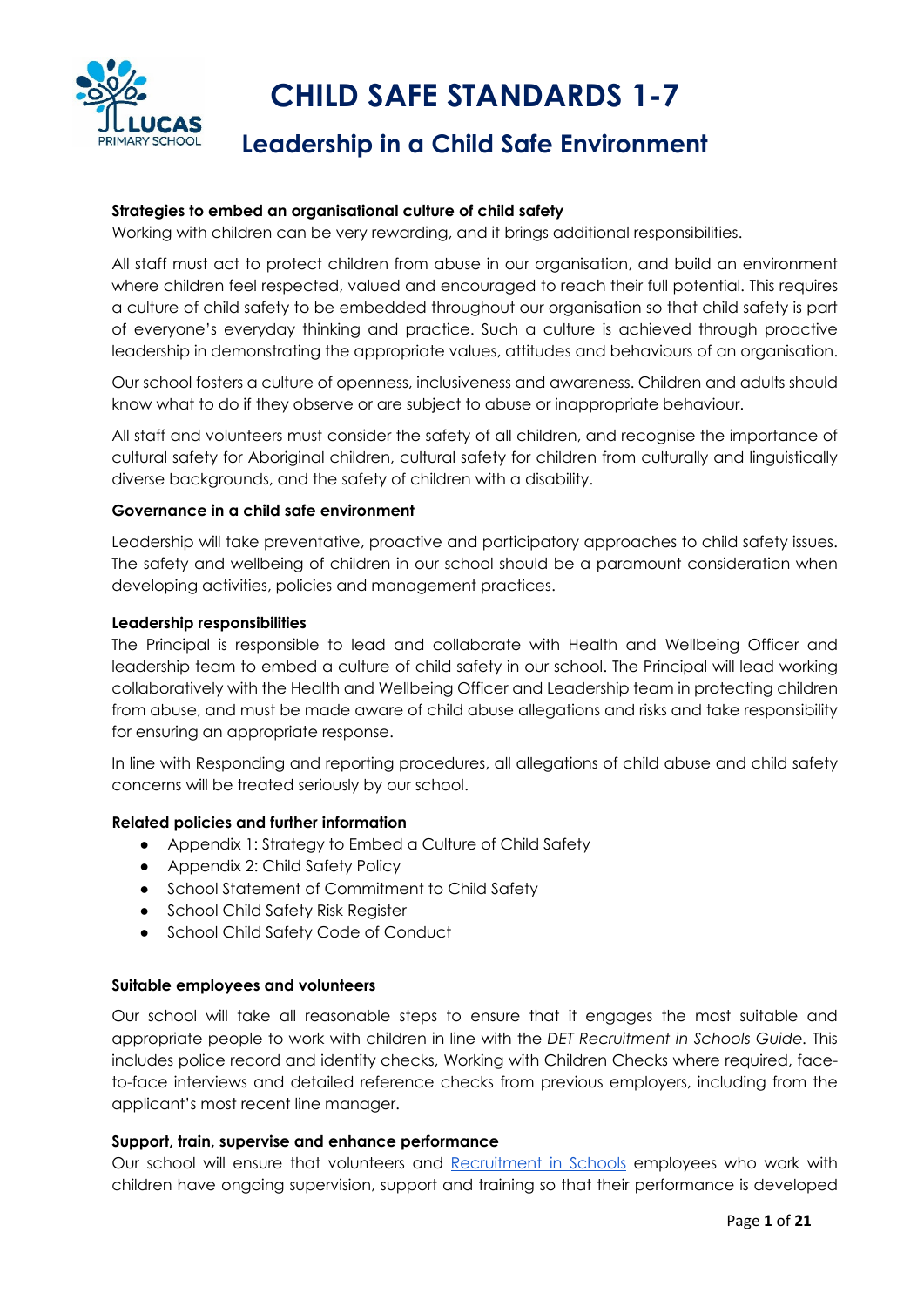and enhanced to help protect children from abuse as per. Principal / Health Wellbeing Coordinator Officer are point of contact for others who have questions or concerns or want to report an allegation of abuse.

#### **Promote inclusion**

Our school will be inclusive to all children and families and will establish a culture that supports:

- cultural safety for Aboriginal children, for example by working in partnership with Aboriginal peoples and Aboriginal community controlled organisations;
- cultural safety for children from culturally and/or linguistically diverse backgrounds, for example by using inclusive language and images in policy documents, and communications such as the website and newsletters; and
- the safety of children with a disability, for example by ensuring our school is accessible to everyone and ensuring appropriate training and supervision of staff and volunteers working with children with a disability.

#### **Empower and promote the participation of children in decision-making**

Our school will promote the involvement and participation of children in developing and maintaining child safe environments. Specific strategies to promote child empowerment and participation are outlined in Child Safe Standards - Creating a Safe Environment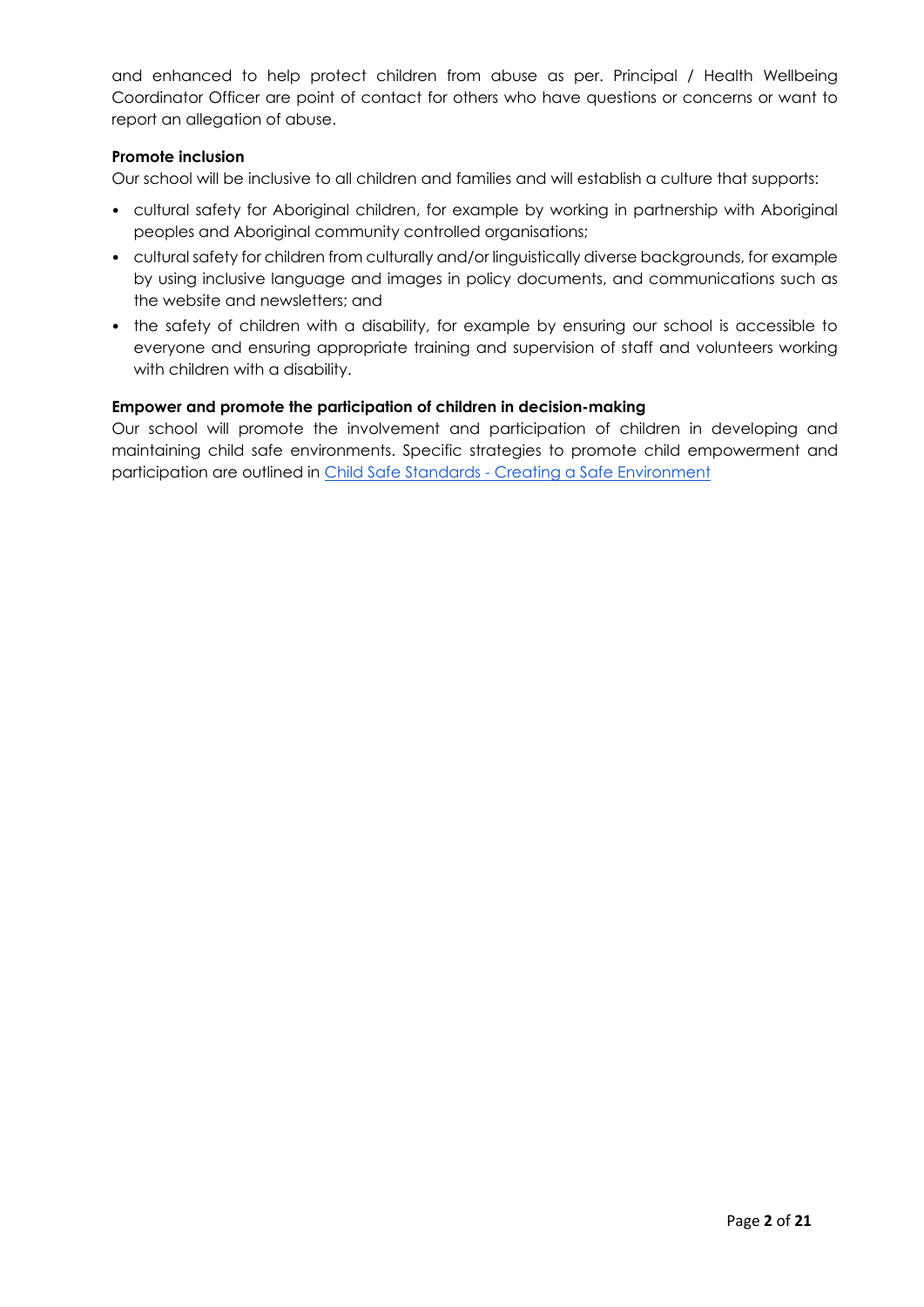

# **Our Policy Commitment to Child Safety**

Lucas Primary School is committed to child safety.

We want children to be safe, happy and empowered. We support and respect all children, as well as our staff and volunteers.

We are committed to the safety, participation and empowerment of all children.

We have zero tolerance of child abuse, and all allegations and safety concerns will be treated very seriously and consistently with our robust policies and procedures.

We have legal and moral obligations to contact authorities when we are worried about a child's safety, which we follow rigorously.

Lucas Primary School is committed to preventing child abuse and identifying risks early, and removing and reducing these risks.

We have robust human resources and recruitment practices for all staff and volunteers.

Lucas Primary School is committed to regularly training and educating our staff and volunteers on child abuse risks.

We support and respect all children, as well as our staff and volunteers. We are committed to the cultural safety of Aboriginal children, the cultural safety of children from a culturally and/or linguistically diverse backgrounds, and to providing a safe environment for children with a disability.

We have specific policies, procedures and training in place that support our leadership team, staff and volunteers to achieve these commitments.

If you believe a child is at immediate risk of abuse phone 000.

#### **Our children**

This policy is intended to empower children who are vital and active participants in our organisation. We involve them when making decisions, especially about matters that directly affect them. We listen to their views and respect what they have to say. We promote diversity and tolerance in our school.

#### **Our staff and volunteers**

This policy guides our staff and volunteers on how to behave with children in our organisation.

All of our staff and volunteers must agree to abide by our code of conduct which specifies the standards of conduct required when working with children. All staff and volunteers, as well as children and their families, are given the opportunity to contribute to the development of the code of conduct.

#### **Training and supervision**

Training and education is important to ensure that everyone in our organisation understands that child safety is everyone's responsibility.

Lucas Primary School aims for all staff and volunteers (in addition to parents/carers and children) to feel confident and comfortable in discussing any allegations of child abuse or child safety concerns. We train our staff and volunteers to identify, assess, and minimise risks of child abuse and to detect potential signs of child abuse.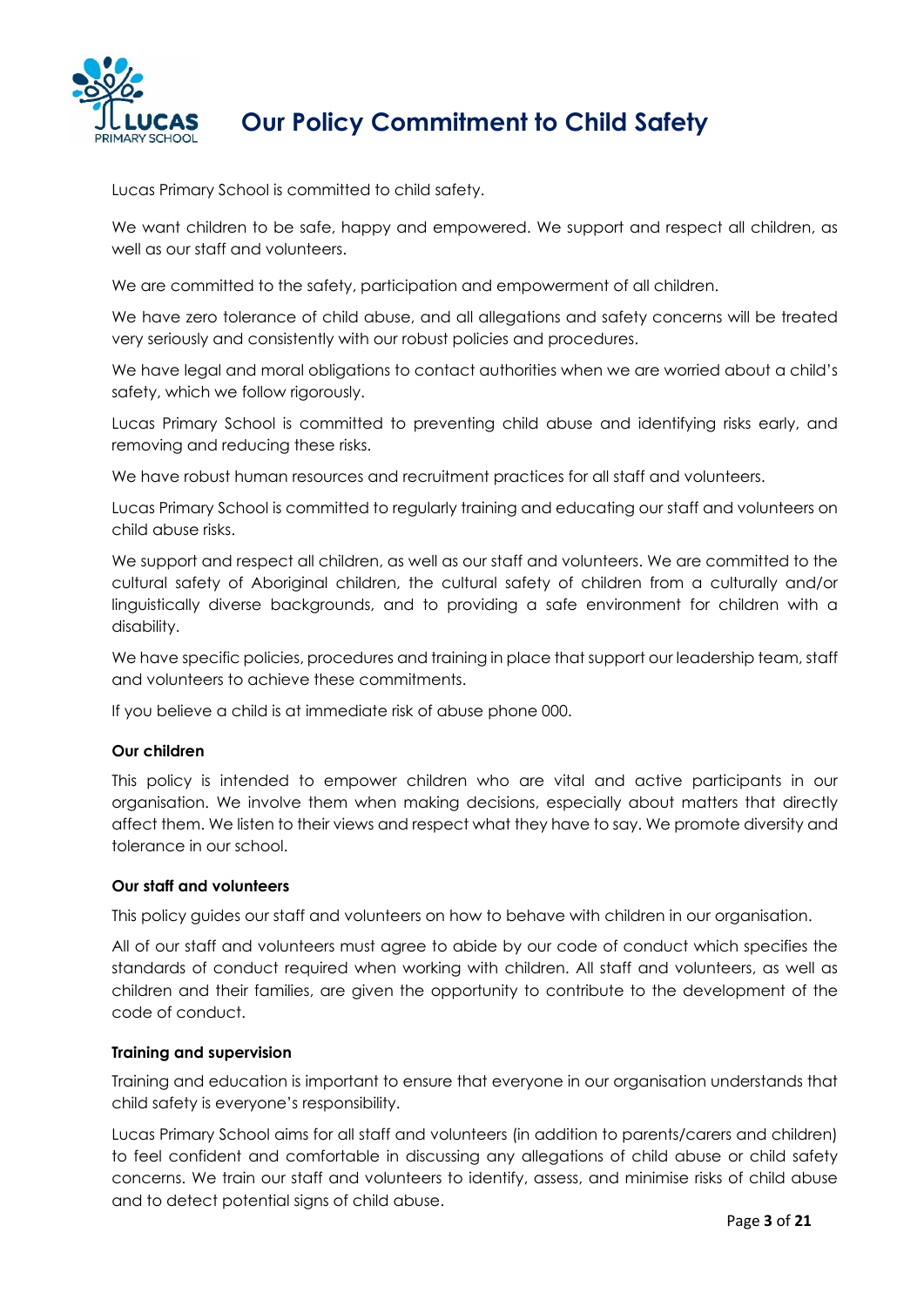We also support our staff and volunteers through ongoing supervision to: develop their skills to protect children from abuse; and promote the cultural safety of Aboriginal children, the cultural safety of children from linguistically and/or diverse backgrounds, and the safety of children with a disability.

New employees and volunteers will be supervised regularly to ensure they understand our organisation's commitment to child safety and that everyone has a role to play in protecting children from abuse, as well as checking that their behaviour towards children is safe and appropriate. Inappropriate behaviour will be reported including to the Department of Health and Human Services and Victoria Police, depending on the severity and urgency of the matter.

#### **Recruitment**

We take all reasonable steps to employ skilled people to work with children. We develop selection criteria and advertisements which clearly demonstrate our commitment to child safety and an awareness of our social and legislative responsibilities. Our organisation understands that when recruiting staff and volunteers we have ethical as well as legislative obligations.

All people engaged in child-related work, including volunteers, are required to hold a Working with Children Check and to provide evidence of this Check

We carry out reference checks and police record checks to ensure that we are recruiting the right people. Police record checks are used only for the purposes of recruitment and are discarded after the recruitment process is complete. If during the recruitment process a person's records indicate a criminal history then the person will be given the opportunity to provide further information and context.

#### **Fair procedures for personnel**

The safety and wellbeing of children is our primary concern. We are also fair and just to personnel. The decisions we make when recruiting, assessing incidents, and undertaking disciplinary action will always be thorough, transparent, and based on evidence.

We record all allegations of abuse and safety concerns using our incident reporting form, including investigation updates. All records are securely stored.

If an allegation of abuse or a safety concern is raised, we provide updates to children and families on progress and any actions we as an organisation take.

#### **Privacy**

All personal information considered or recorded will respect the privacy of the individuals involved, whether they be staff, volunteers, parents or children, unless there is a risk to someone's safety. We have safeguards and practices in place to ensure any personal information is protected. Everyone is entitled to know how this information is recorded, what will be done with it, and who will have access to it.

#### **Legislative responsibilities**

Lucas Primary School understands the important role our school plays in protecting children from abuse including:

- Physical abuse
- Sexual abuse (including sexual exploitation)
- Family violence
- Emotional abuse
- Neglect (including medical neglect)
- Grooming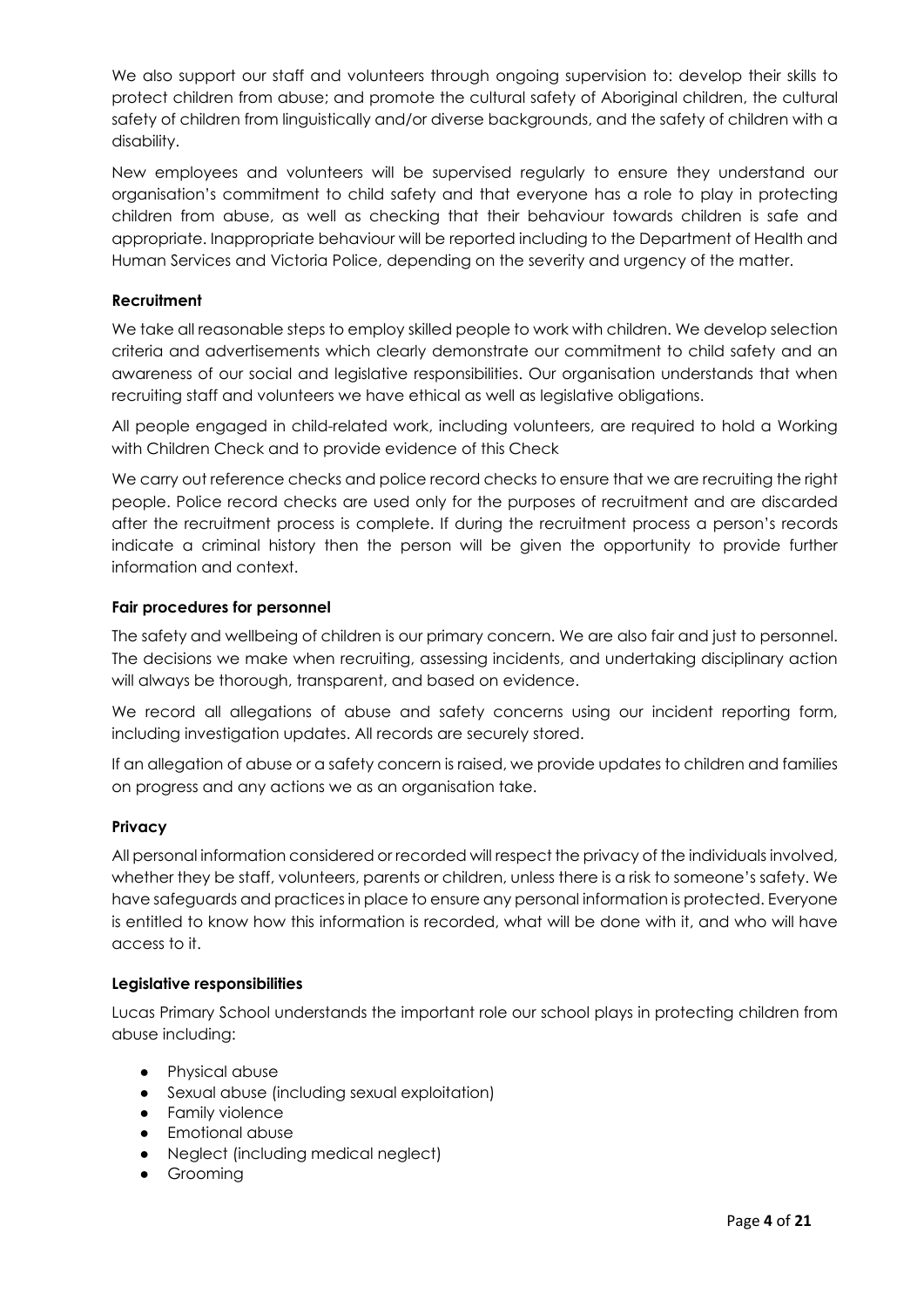The staff at Lucas Primary School are required by law to comply with various child safety reporting obligations. For detailed information about each obligation, please refer to Identifying and Responding to All Forms of Abuse in Victorian Schools.

Our school takes our legal responsibilities seriously, including:

- Failure to disclose**:** Reporting child sexual abuse is a community-wide responsibility. All adults in Victoria who have a reasonable belief that an adult has committed a sexual offence against a child under 16 have an obligation to report that information to the police;
- Failure to protect: People of authority in our organisation will commit an offence if they know of a substantial risk of child sexual abuse and have the power or responsibility to reduce or remove the risk, but negligently fail to do so; and
- Any personnel who are mandatory reporters must comply with their duties.

#### **Risk management**

In Victoria, organisations are required to protect children when a risk is identified (see information about failure to protect above). In addition to general occupational health and safety risks, we proactively manage risks of abuse to our children.

We have risk management strategies in place to identify, assess, and take steps to minimise child abuse risks, which include risks posed by physical environments (for example, any doors that can lock), and online environments (for example, no staff or volunteer is to have contact with a child in organisations on social media).

#### **Regular review**

This policy will be reviewed every two years and following significant incidents if they occur. We will ensure that families and children have the opportunity to contribute. Where possible we do our best to work with local Aboriginal communities, culturally and/or linguistically diverse communities and people with a disability.

#### **Allegations, concerns and complaints**

Our organisation takes all allegations seriously and has practices in place to investigate thoroughly and quickly. Our staff and volunteers are trained to deal appropriately with allegations.

We work to ensure all children, families, staff and volunteers know what to do and who to tell if they observe abuse or are a victim, and if they notice inappropriate behaviour.

We all have a responsibility to report an allegation of abuse if we have a reasonable belief that an incident took place (see information about failure to disclose above).

If an adult has a **reasonable belief** that an incident has occurred then they must report the incident. Factors contributing to reasonable belief may be:

- a child states they or someone they know has been abused (noting that sometimes the child may in fact be referring to themselves)
- behaviour consistent with that of an abuse victim is observed
- someone else has raised a suspicion of abuse but is unwilling to report it
- observing suspicious behaviour.

#### **Definitions**

*\*\*Child safety* encompasses matters related to protecting all children from child abuse, managing the risk of child abuse, providing support to a child at risk of child abuse, and responding to incidents or allegations of child abuse.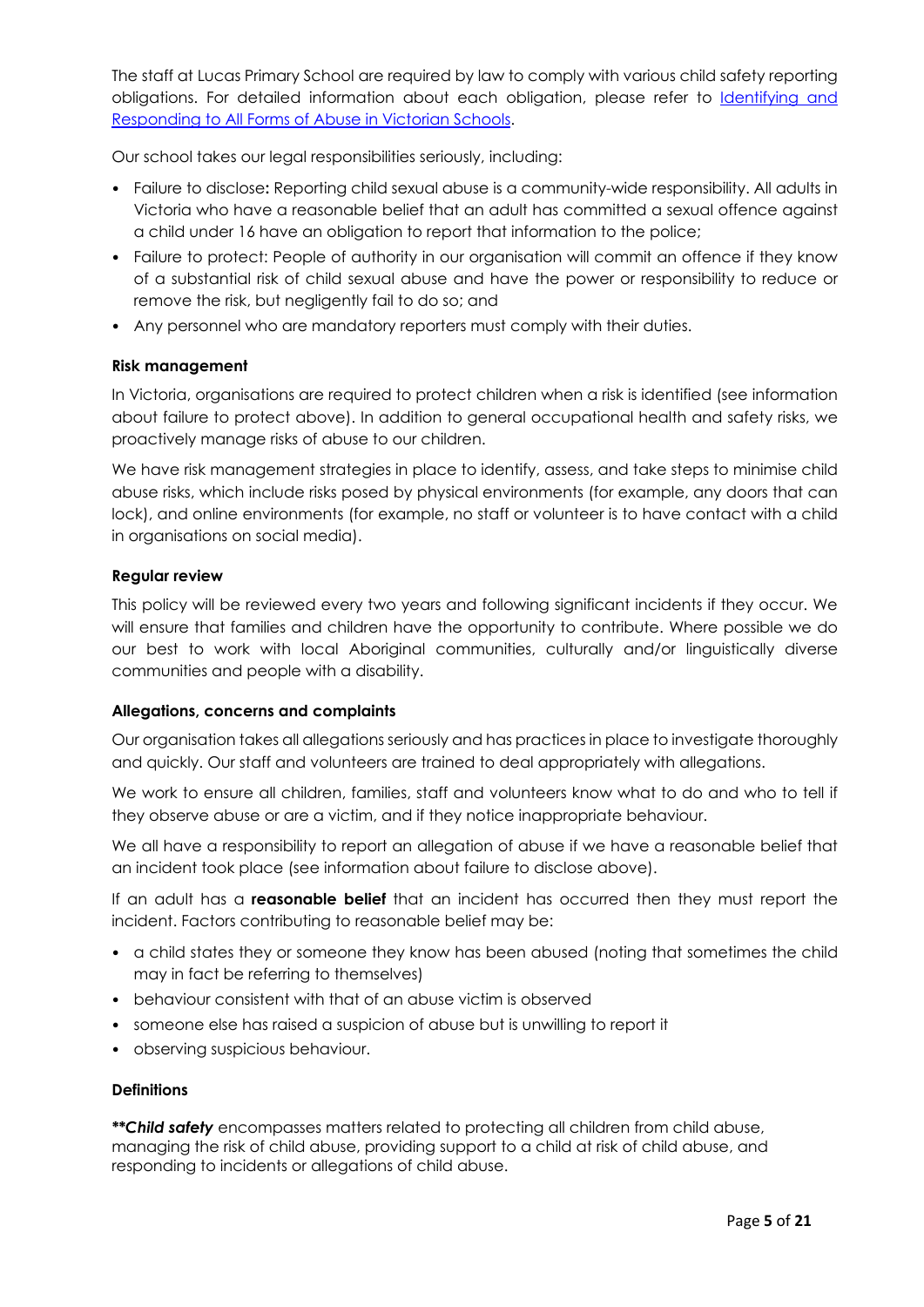#### *\*\*Child abuse* includes—

- (a) any act committed against a child involving—
	- (i) a sexual offence; or
	- (ii) an offence under section 49B(2) of the *Crimes Act 1958* (grooming); and
- (b) the infliction, on a child, of—
	- (i) physical violence; or
	- (ii) serious emotional or psychological harm; and
- (c) serious neglect of a child.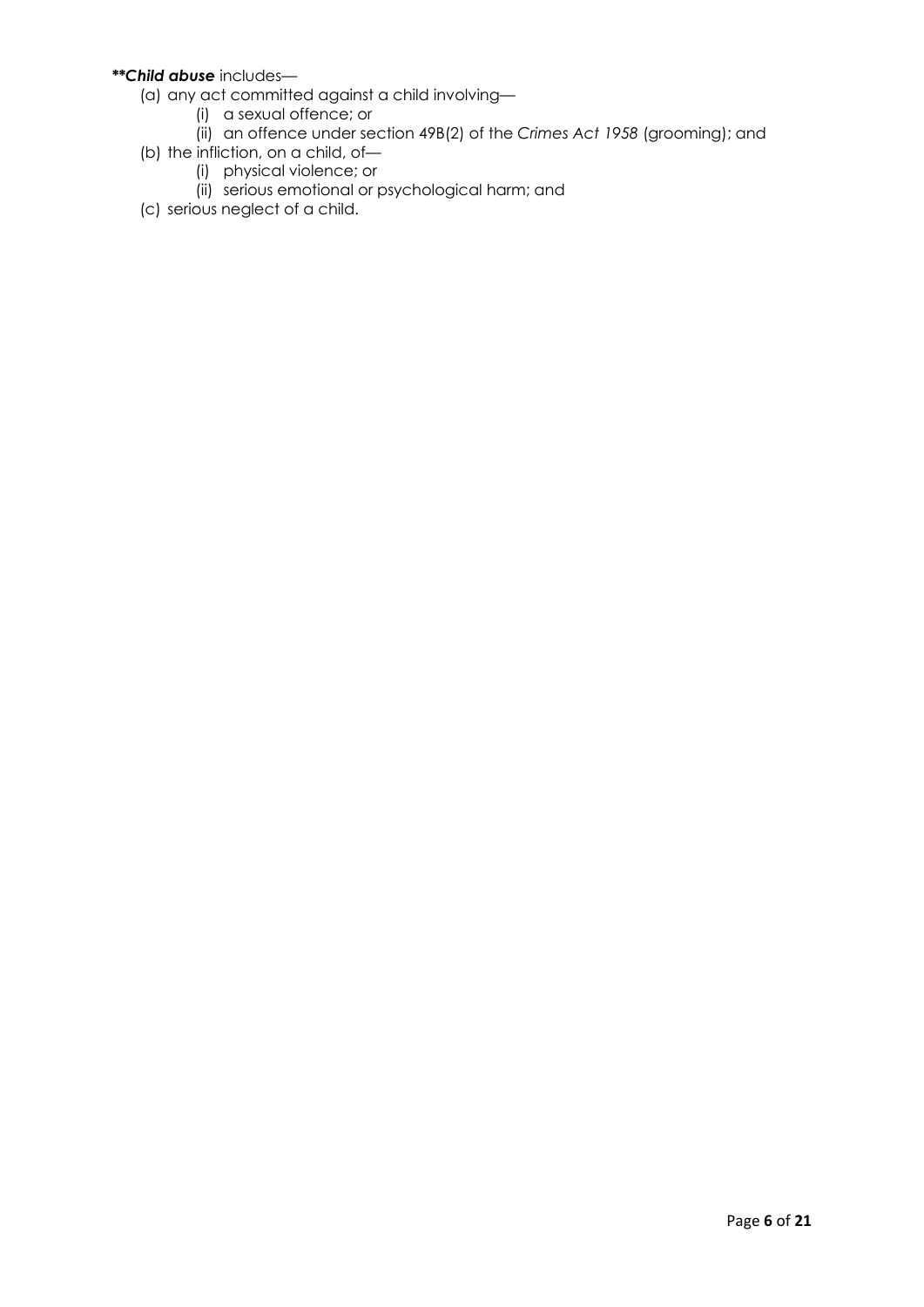

# **Code of Conduct**

All staff, volunteers and School Council members of Lucas Primary School are required to observe child safe principles and expectations for appropriate behaviour towards and in the company of children, as noted below.

All personnel of Lucas Primary School are responsible for supporting the safety, participation, wellbeing and empowerment of children by:

- adhering to Lucas Primary School Child Safe Policy and upholding our statement of commitment to child safety at all times
- taking all reasonable steps to protect children from abuse
- treating everyone with respect
- listening and responding to the views and concerns of children, particularly if they are telling you that they or another child has been abused and/or are worried about their safety or the safety of another
- promoting the cultural safety, participation and empowerment of Aboriginal children by never questioning an Aboriginal child's self-identification
- promoting the cultural safety, participation and empowerment of children with culturally and/or linguistically diverse backgrounds
- promoting the safety, participation and empowerment of children with a disability
- ensuring as far as practicable that adults are not left alone with a child
- reporting any allegations of child abuse to the Principal or a member of the leadership team, and ensure any allegation is reported to the police or child protection
- reporting any child safety concerns to the Principal or a member of the leadership team.
- if an allegation of child abuse is made, ensure as quickly as possible that the child(ren) are safe.

Staff and volunteers must not:

- develop any 'special' relationships with children that could be seen as favouritism (for example, the offering of gifts or special treatment for specific children)
- exhibit behaviours with children which may be construed as unnecessarily physical
- put children at risk of abuse
- do things of a personal nature that a child can do for themselves, such as toileting or changing clothes
- engage in open discussions of a mature or adult nature in the presence of children
- use inappropriate language in the presence of children
- express personal views on cultures, race or sexuality in the presence of children
- discriminate against any child, including because of culture, race, ethnicity or disability
- have contact with a child or their family outside of our organisation without our Principal's knowledge and/or consent (for example, no babysitting). Accidental contact, such as seeing people in the street, is appropriate
- have any online contact with a child or their family unless it is school related
- ignore or disregard any suspected or disclosed child abuse.

By observing these standards you acknowledge your responsibility to immediately report any breach of this code to the principal of Lucas Primary School.

If you believe a child is at immediate risk of abuse phone 000.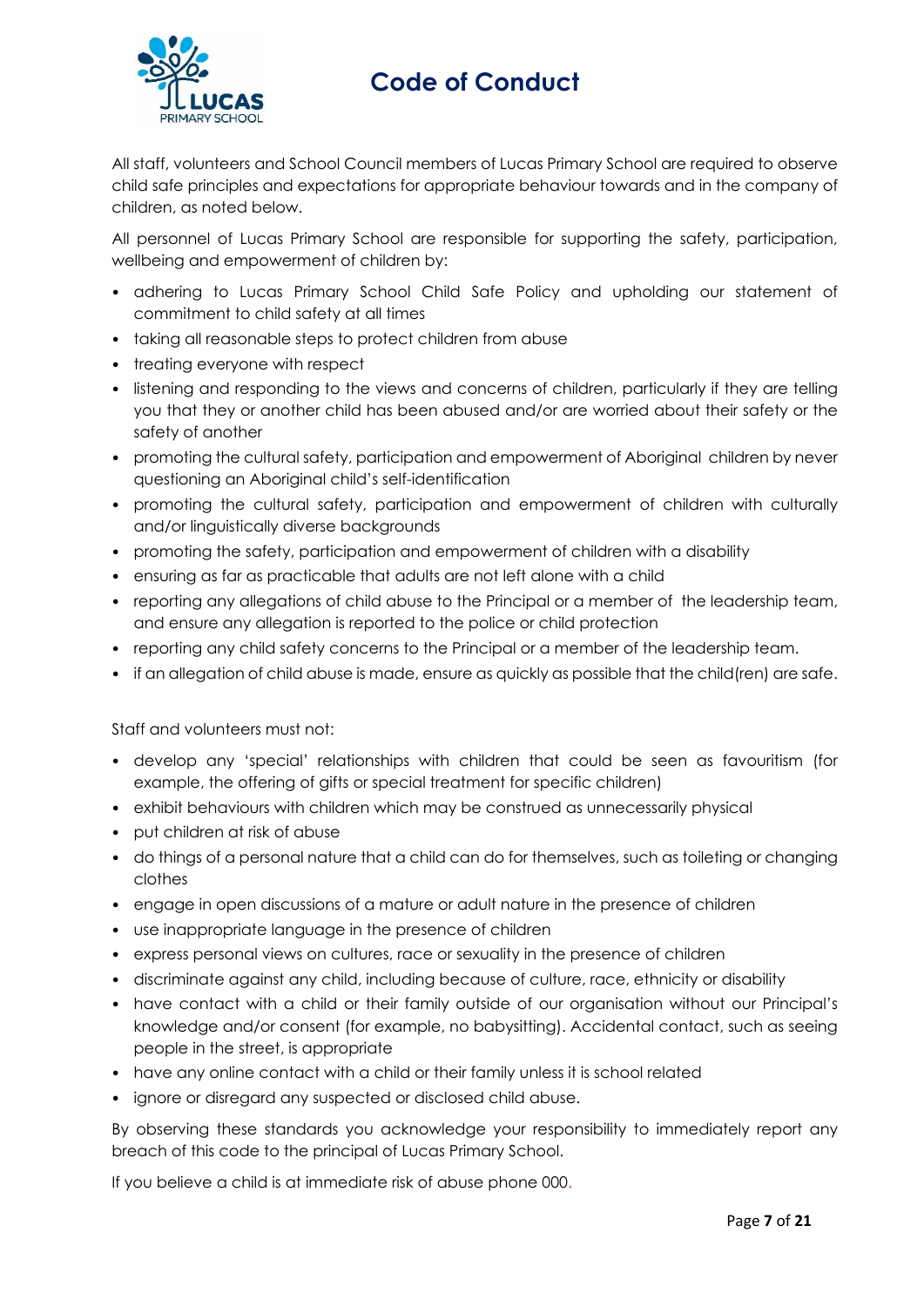I agree to adhere to this Code of Conduct:

Name: ……………………………….............

Signature: ……………………………………

Date: ……………………………………........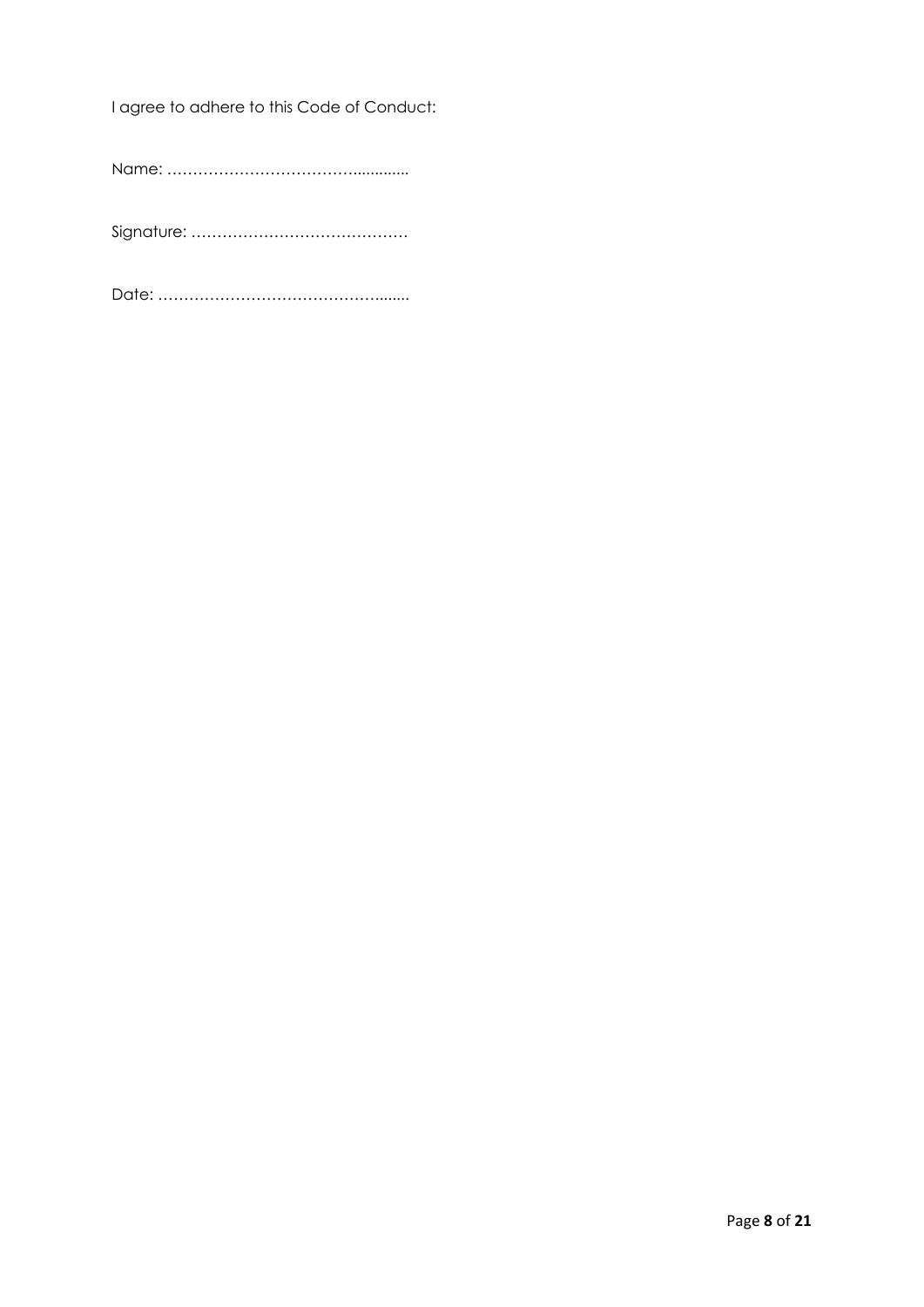

Robust recruitment processes help ensure the best applicants are employed. From advertising through to conducting interviews and checking the background of applicants, it is important that each step is done consistently and thoroughly.

#### **Selection criteria**

We will develop appropriate selection criteria for any advertised position to reduce the risk of appointing someone who poses a child safety risk. We will also ensure that applicants have the specific knowledge and skills required for the position.

Examples of appropriate selection criteria may include:

*'Must have experience working with children.'* 

*'Must be able to demonstrate an understanding of appropriate behaviours when engaging with children.'* 

Applicants should have the opportunity to indicate their understanding of, or any experience they have in working with children with diverse needs and/or backgrounds.

#### **Advertising**

Lucas Primary School promotes the safety, participation and empowerment of all children, including those with a disability. When advertising positions we will ensure advertisements include statements that promote safety. Such statements could be similar to those below:

- *'Lucas Primary School promotes the safety, wellbeing and inclusion of all children, including those with a disability. Applicants are welcome to elaborate on experience they may have working with children with a disability.'*
- *'This organisation promotes the safety and wellbeing of Aboriginal children, and encourages applications from Aboriginal people. Applicants are welcome to elaborate on experience they may have working with Aboriginal children and/or communities.'*
- *'This organisation promotes the safety and wellbeing of children from culturally and/or linguistically diverse backgrounds, and encourages applications from people from culturally and/or linguistically diverse backgrounds.*

#### **Interviews**

The interview process is a very important step in selecting the right people to work at Lucas Primary School and in identifying any people who may pose a risk to children. Sufficient time will be allowed to plan and prepare for the interview process, and form an interview panel with the right mix of experience and skills to carry out the interview, ensuring that all panel members are clear on what the position requires.

Interviews may include open-ended style of behavioural-based questions which will give the panel insight into the applicant's values, attitudes and understanding of professional boundaries and accountability. Some useful questions may include:

*'Tell us about why you want to work with children?'* 

*'Describe a time when you had to manage a child whose behaviour you found challenging?'* 

*'Tell us about a time when you had to comfort a distressed child?'*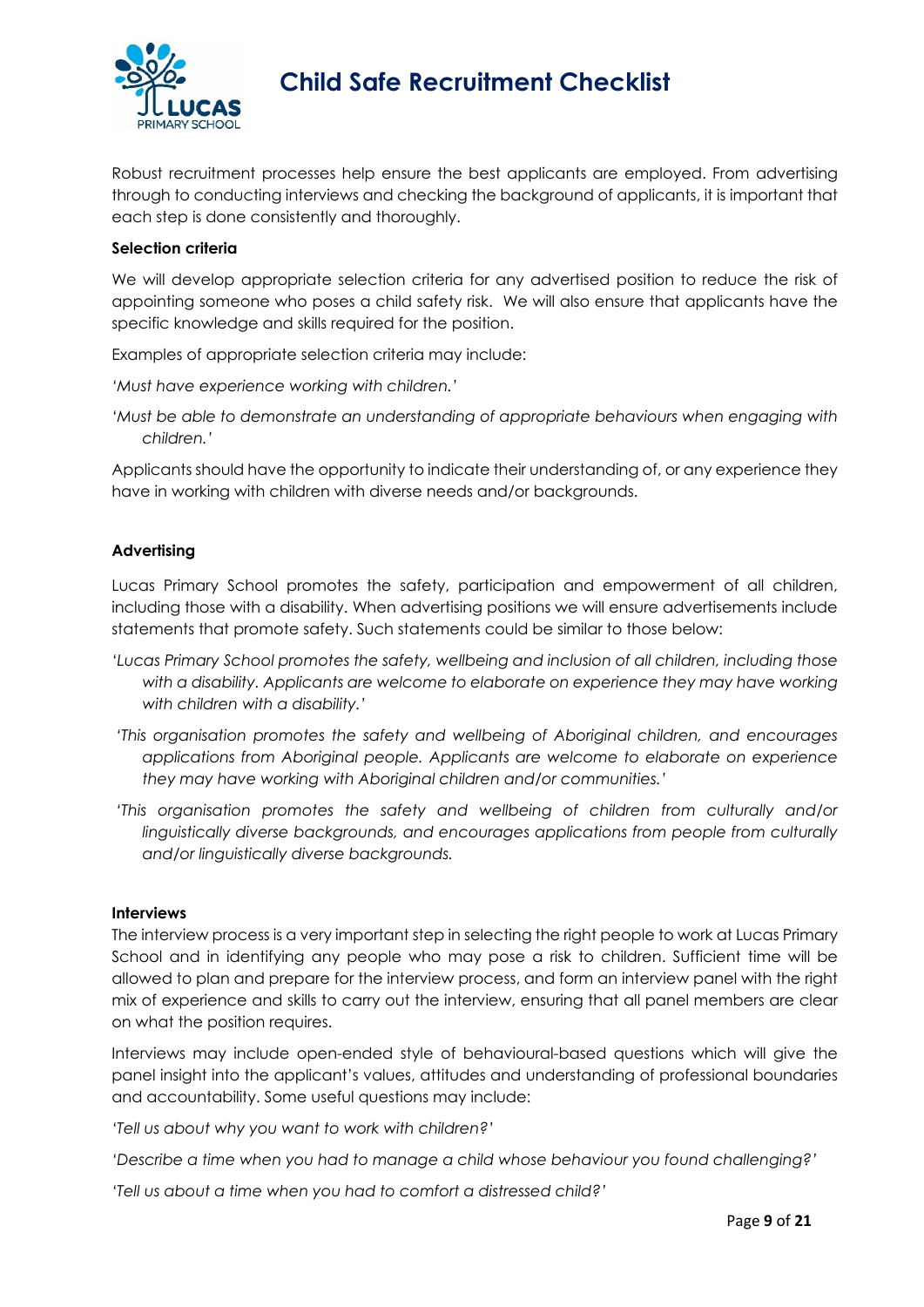#### **Pre-employment screening**

Lucas Primary School will screen applicants (including paid and volunteer positions) in an effort to help prevent people who may abuse children from entering our school.

Interview panels will check if applicants have any criminal convictions, formal disciplinary action taken against them, or any finding of improper or unprofessional conduct.

A police record check will be conducted.

#### **Working with Children Check**

Under the *Working with Children Act 2005*, people who are doing child-related work, and who are not exempt, need a Working with Children Check. This applies to both paid and volunteer workers. Applicants will provide evidence of their Working with Children Check, or evidence of their application for a Working with Children Check.

#### **Referee checks**

Interview panels will always speak to at least two referees to help assess an applicant's character and skills. When speaking with the referees, panels should seek to establish the referee's relationship with the applicant, including:

- how long the applicant and referee worked together
- the specifics of the position
- the applicant's perceived strengths and weaknesses
- whether the referee would hire the person again, particularly in a role working with children, and whether they have any concerns about the applicant working with children.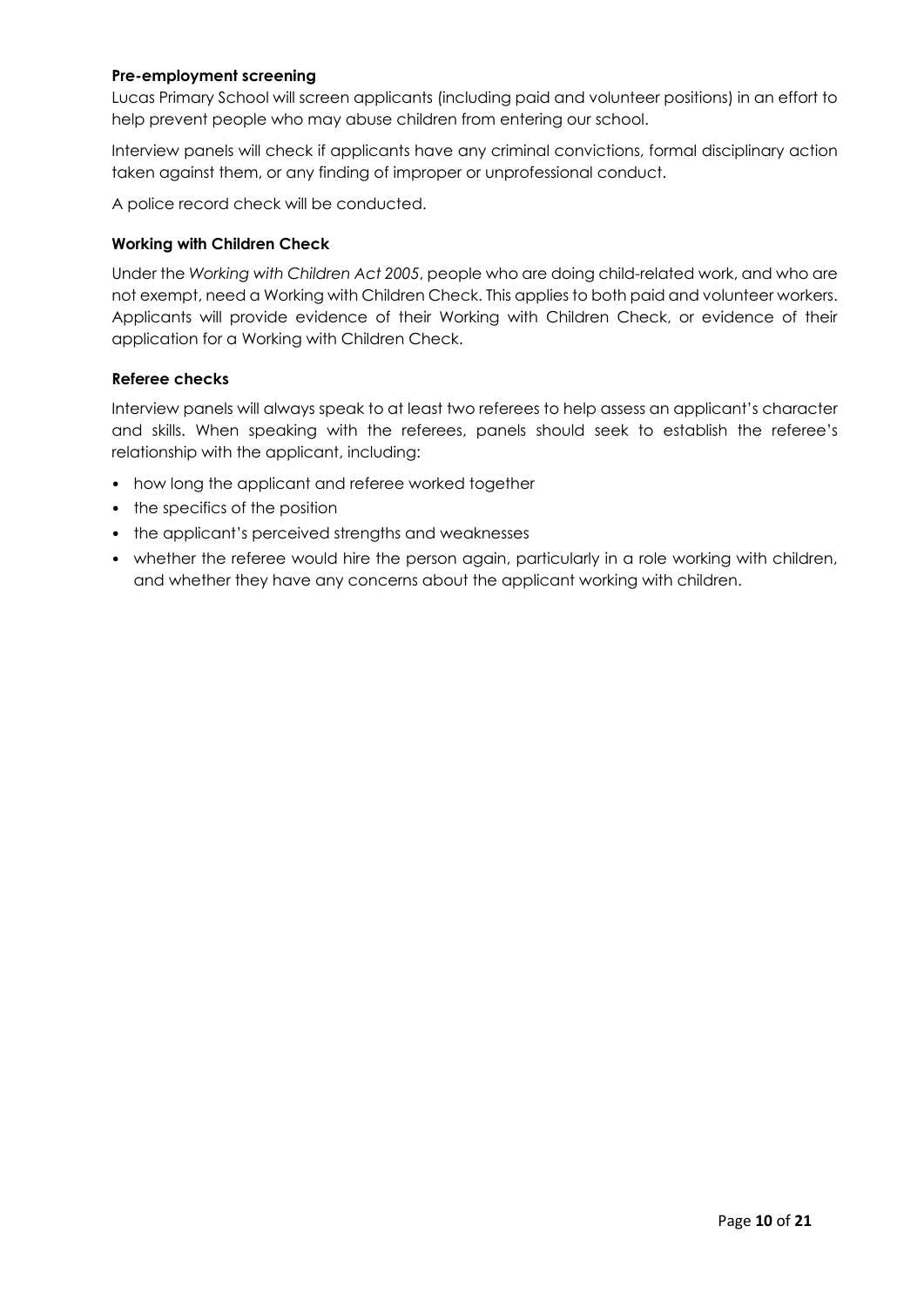

# **Procedures for responding to and reporting allegations of suspected child abuse**

#### **If a child discloses an incident of abuse to you**

- Try and separate them from the other children discreetly and listen to them carefully.
- Let the child use their own words to explain what has occurred.
- Reassure the child that you take what they are saying seriously, and it is not their fault and that they are doing the right thing.
- Explain to them that this information may need to be shared with others, such as with their parent/carer, specific people in the school, or the police.
- Do not make promises to the child such as promising not to tell anyone about the incident, except that you will do your best to keep them safe.
- Do not leave the child in a distressed state. If they seem at ease in your company, stay with them.
- Provide them with an incident report form to complete ( if you think the child is able to do this) or complete it together.
- As soon as possible after the disclosure, record the information using the child's words and report the disclosure to the principal, police or child protection.
- Ensure the disclosure is recorded accurately, and that the record is stored securely.

#### **If a parent/carer says their child has been abused in your organisation or raises a concern**

- Explain that your organisation has processes to ensure all abuse allegations are taken very seriously.
- Ask about the wellbeing of the child.
- Allow the parent/carer to talk through the incident in their own words.
- Advise the parent/carer that you will take notes during the discussion to capture all details.
- Explain to them the information may need to be repeated to authorities or others, such as the Principal, the police or child protection.
- Do not make promises at this early stage, except that you will do your best to keep the child safe.
- Provide them with an incident report form to complete, or complete it together.
- Ask them what action they would like to take and advise them of what the immediate next steps will be.
- Ensure the report is recorded accurately, and that the record is stored securely.

We need to be aware that some people from culturally and/or linguistically diverse backgrounds may face barriers in reporting allegations of abuse. We will be sensitive to these issues and meet people's needs where possible.

If an allegation of abuse involves an Aboriginal child, we will ensure a culturally appropriate response by seeking local Aboriginal communities or an Aboriginal community controlled organisations to review policies and procedures.

Some children with a disability may experience barriers disclosing an incident. Children with hearing or cognitive impairments may need support to help them explain the incident. If you believe a child is at immediate risk of abuse phone 000.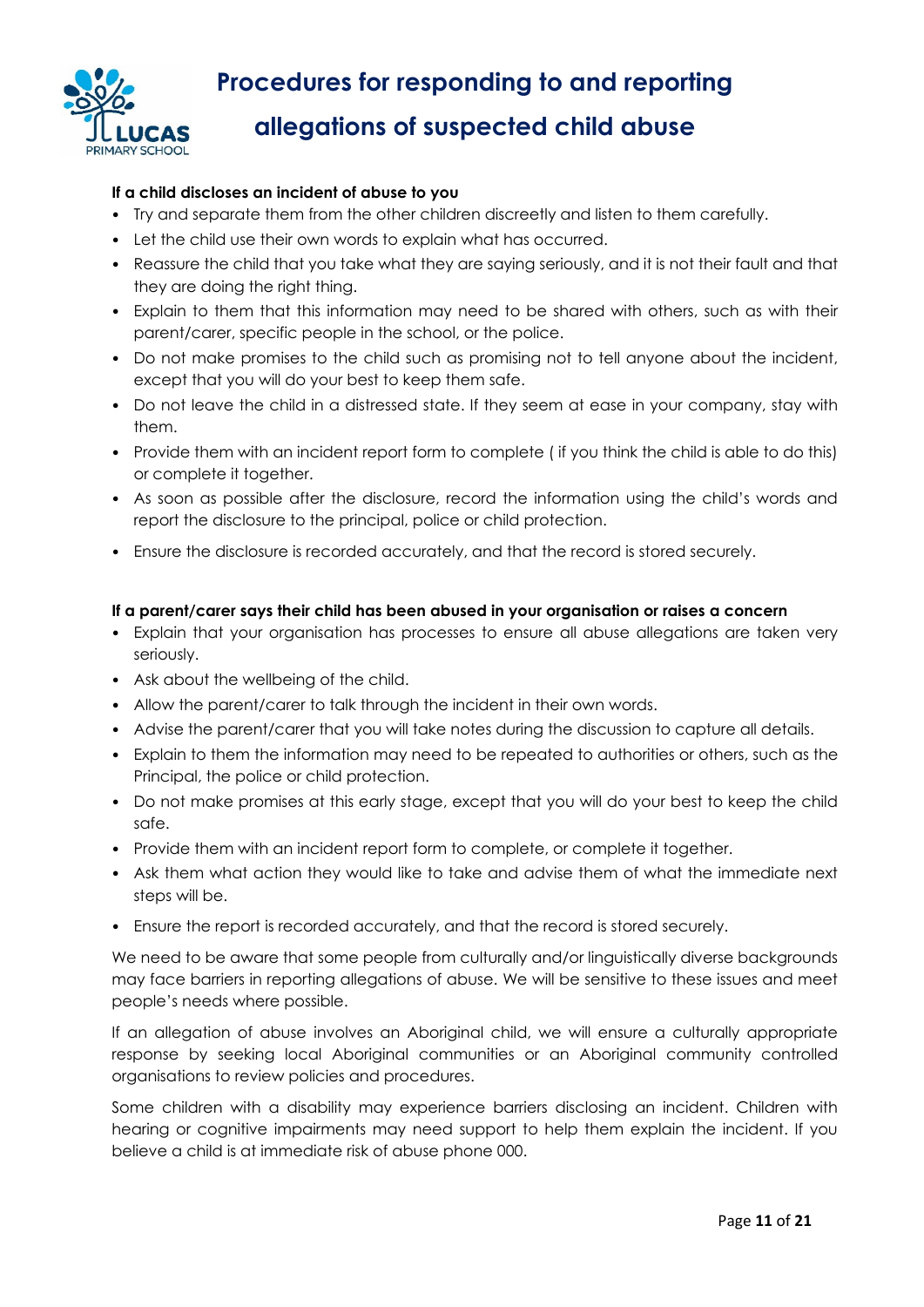### **Legal responsibilities**

#### **Mandatory Reporting**

Principals, registered teachers, registered medical practitioners, nurses, registered psychologists, and all members of the police force are mandatory reporters under the *Children, Youth and Families Act 2005* (Vic).

All mandatory reporters must make a report to the Department of Health and Human Services (DHHS) Child Protection as soon as practicable if, during the course of carrying out their professional roles and responsibilities, they form a belief on reasonable grounds that:

- a child has suffered, or is likely to suffer, significant harm as a result of physical abuse and/ or sexual abuse, and
- the child's parents have not protected, or are unlikely to protect the child from harm of that type.

A mandatory reporter who fails to comply with this legal obligation may be committing a criminal offence. It is important for all staff at Lucas Primary School to be aware that they are legally obliged to make a mandatory report on each occasion that they form a reasonable belief that a child is in need of protection and they must make a mandatory report even if the principal does not share their belief that a report is necessary.

At our school, all mandated school staff must undertake the *Mandatory Reporting and Other Obligations eLearning Module* annually.

For more information about Mandatory Reporting see the Department's *School Policy and Advisory Guide*: Child Protection – Reporting Obligations.

#### **Child in need of protection**

Any person can make a report to DHHS Child Protection (131 278 – 24 hour service) if they believe on reasonable grounds that a child is in need of protection.

The policy of the Department of Education and Training (DET) requires **all staff** who form a reasonable belief that a child is in need of protection to report their concerns to DHHS or Victoria Police, and discuss their concerns with the school leadership team.

For more information about making a report to DHHS Child Protection, see the Department's *School Policy and Advisory Guide*: Child Protection – Making a Report and Four Critical Actions for Schools: Responding to Incidents, Disclosures and Suspicions of Child Abuse.

Lucas Primary School we also encourage all staff to make a referral to Child FIRST when they have significant concern for a child's wellbeing. For more information about making a referral to Child FIRST see the School Policy and Advisory Guide: Child Protection – Reporting Obligations.

#### **Reportable Conduct**

Our school must notify the Department's Employee Conduct Branch (9637 2594) if we become aware of an allegation of 'reportable conduct'.

There is an allegation of reportable conduct where a person has formed a reasonable belief that there has been:

● a sexual offence (even prior to criminal proceedings commencing), sexual misconduct or physical violence committed against, with or in the presence of a child;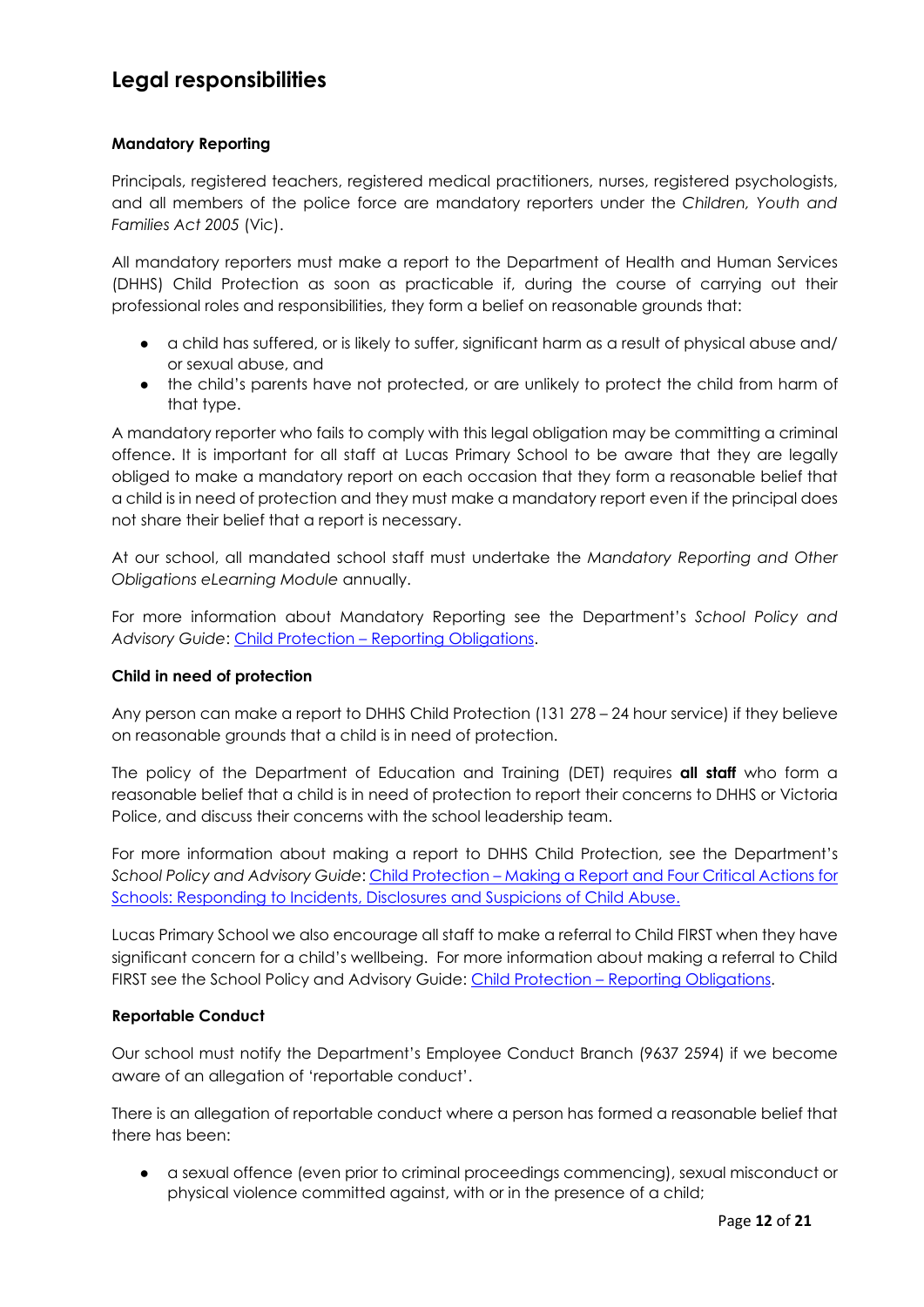- behaviour causing significant emotional or physical harm to a child;
- significant neglect of a child; or
- misconduct involving any of the above.

The Department, through the Employee Conduct Branch, has a legal obligation to inform the Commission for Children and Young People when an allegation of reportable conduct is made.

Our principal must notify the Department's Employee Conduct Branch of any reportable conduct allegations involving current or former teachers, contractors, volunteers (including parents), allied health staff and school council employees.

If school staff become aware of reportable conduct by any person in the above positions, they should notify the school principal immediately. If the allegation relates to the principal, they should notify the Regional Director.

For more information about Reportable Conduct see the Department's *School Policy and Advisory Guide*: Reportable Conduct Scheme.

#### **Failure to disclose offence**

Reporting child sexual abuse is a community-wide responsibility. All adults (ie persons aged 18 years and over), not just professionals who work with children, have a legal obligation to report to Victoria Police, as soon as practicable, where they form a 'reasonable belief' that a sexual offence has been committed by an adult against a child under the age of 16 by another person aged 18 years or over.

Failure to disclose information to Victoria Police (by calling 000 or local police station) as soon as practicable may amount to a criminal offence unless a person has a 'reasonable excuse' or exemption from doing so.

"Reasonable belief" is not the same as having proof. A 'reasonable belief' is formed if a reasonable person in the same position would have formed the belief on the same grounds.

For example, a 'reasonable belief' might be formed when:

- a child states that they have been sexually abused
- a child states that they know someone who has been sexually abused (sometimes the child may be talking about themselves)
- someone who knows a child states that the child has been sexually abused
- professional observations of the child's behaviour or development leads a mandated professional to form a belief that the child has been sexually abused
- signs of sexual abuse leads to a belief that the child has been sexually abused.

"Reasonable excuse" is defined by law and includes:

- fear for the safety of any person including yourself or the potential victim (but not including the alleged perpetrator or an organisation)
- where the information has already been disclosed, for example, through a mandatory report to DHHS Child Protection.

For more information about this reporting obligation, see the Department's *School Policy and*  Advisory Guide: Failure to disclose offence.

#### **Failure to protect offence**

This reporting obligation applies to school staff in a position of authority. This can include principals, assistant principals and campus principals. Any staff member in a position of authority who becomes aware that an adult associated with their school (such as an employee, contractor,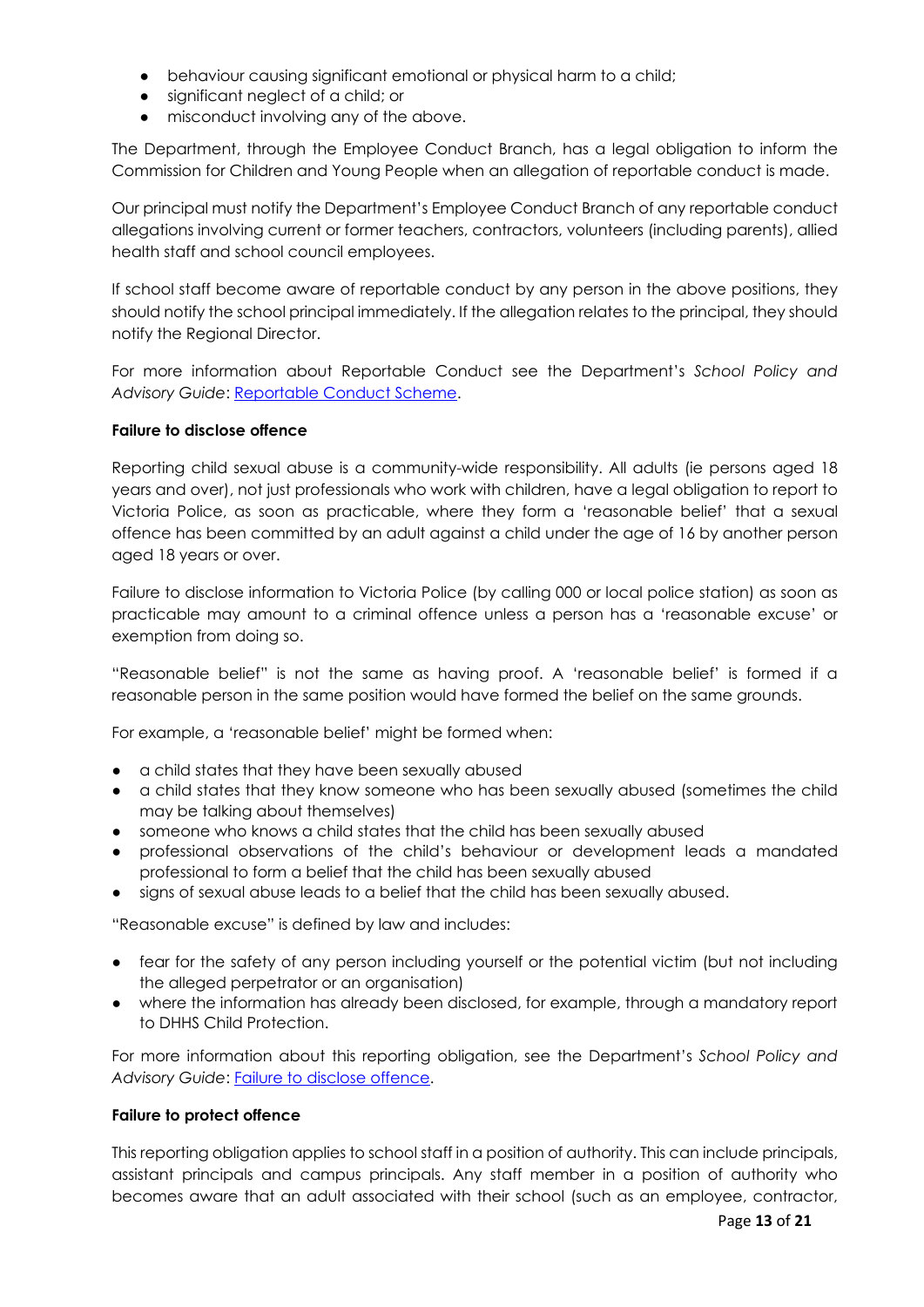volunteer or visitor) poses a risk of sexual abuse to a child under the age of 16 under their care, authority or supervision, must take all reasonable steps to remove or reduce that risk.

This may include removing the adult (ie persons aged 18 years and over) from working with children pending an investigation and reporting your concerns to Victoria Police.

If a school staff member in a position of authority fails to take reasonable steps in these circumstances, this may amount to a criminal offence.

For more information about this reporting obligation, see the Department's *School Policy and*  Advisory Guide: Failure to protect offence.

#### **Grooming**

Grooming is a criminal offence under the *Crimes Act 1958* (Vic). This offence targets predatory conduct undertaken by an adult to prepare a child, under the age of 16, to engage in sexual activity at a later time. Grooming can include communicating and/or attempting to befriend or establish a relationship or other emotional connection with the child or their parent/carer.

For more information about this offence and reporting obligations see: Child Exploitation and Grooming.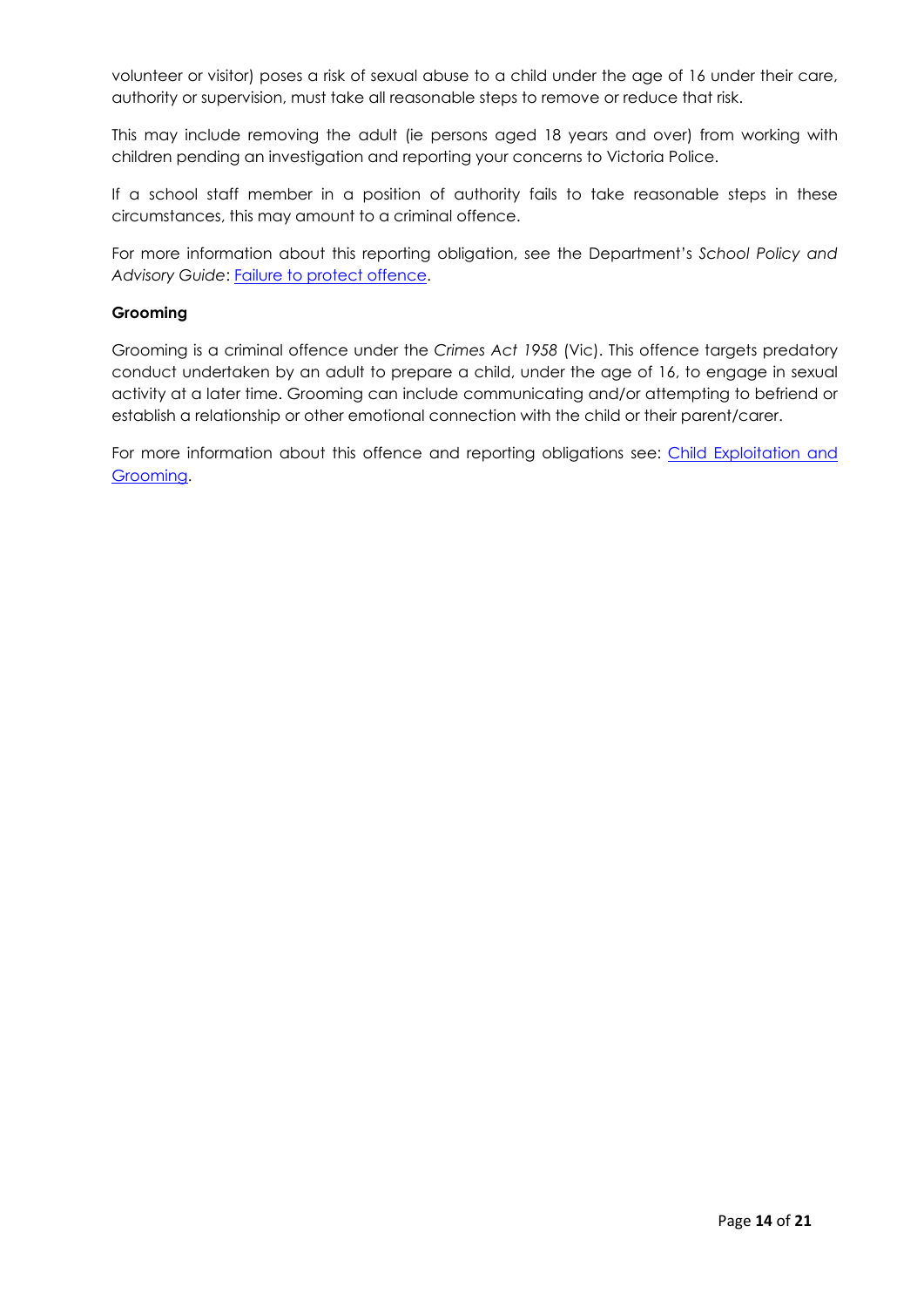## **Child Abuse Incident Report**

The child safe standards require organisations that provide services for children to have processes for responding to and reporting suspected child abuse. Lucas Primary School may provide this resource to a child or their family if they disclose an allegation of abuse or safety concern in our school. Staff may also use this resource to record disclosures.

All incident reports must be stored securely.

#### **Incident details**

| Date of incident:                       |  |
|-----------------------------------------|--|
| Time of incident:                       |  |
| Location of incident:                   |  |
| Name(s) of<br>child/children involved:  |  |
| Name(s) of<br>staff/volunteer involved: |  |

If you believe a child is at immediate risk of abuse phone 000.

#### **Does the child identify as Aboriginal or Torres Strait Islander?**

*(Mark with an 'X' as applicable)* 

 **No Yes, Aboriginal Yes, Torres Strait Islander**

#### **Please categorise the incident**

| <b>Physical violence</b>                 |  |
|------------------------------------------|--|
| Sexual offence                           |  |
| Serious emotional or psychological abuse |  |
| Serious neglect                          |  |

#### **Please describe the incident**

| When did it take<br>place? |  |  |
|----------------------------|--|--|
|                            |  |  |
| Who was involved?          |  |  |
|                            |  |  |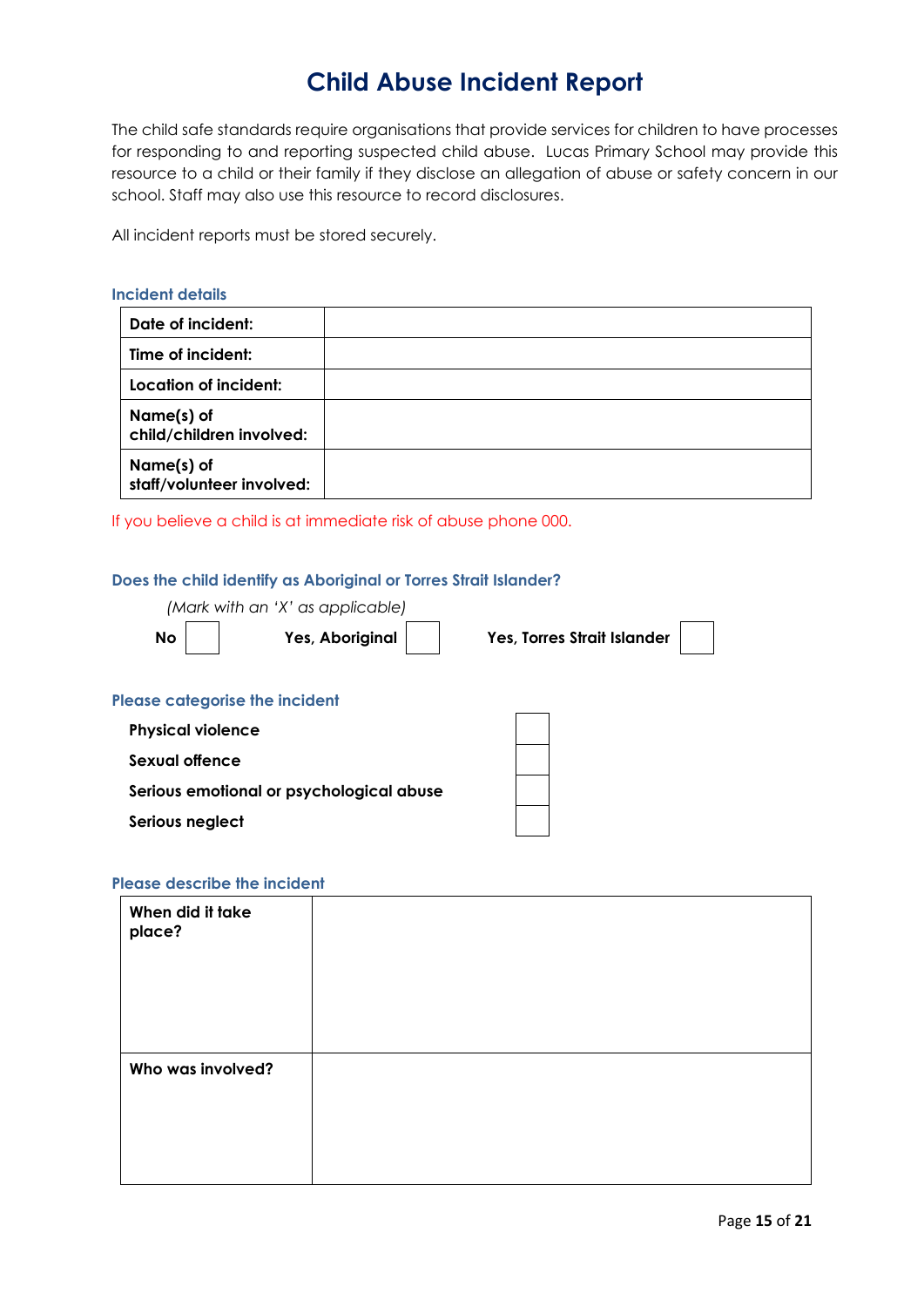| What did you see?        |  |
|--------------------------|--|
| <b>Other information</b> |  |

### **Parent/carer/child use**

| Date of incident:                       |  |
|-----------------------------------------|--|
| Time of incident:                       |  |
| Location of incident:                   |  |
| Name(s) of<br>child/children involved:  |  |
| Name(s) of<br>staff/volunteer involved: |  |

#### **Office use:**

| Date incident report received:  |  |
|---------------------------------|--|
| Staff member managing incident: |  |
| Follow-up date:                 |  |
| Incident ref. number:           |  |

#### **Has the incident been reported?**

| Child protection                      |  |
|---------------------------------------|--|
| <b>Police</b>                         |  |
| Another third party (please specify): |  |

### **Incident reporter wishes to remain anonymous?**

*(Mark with an 'X' as applicable)* 

Yes | No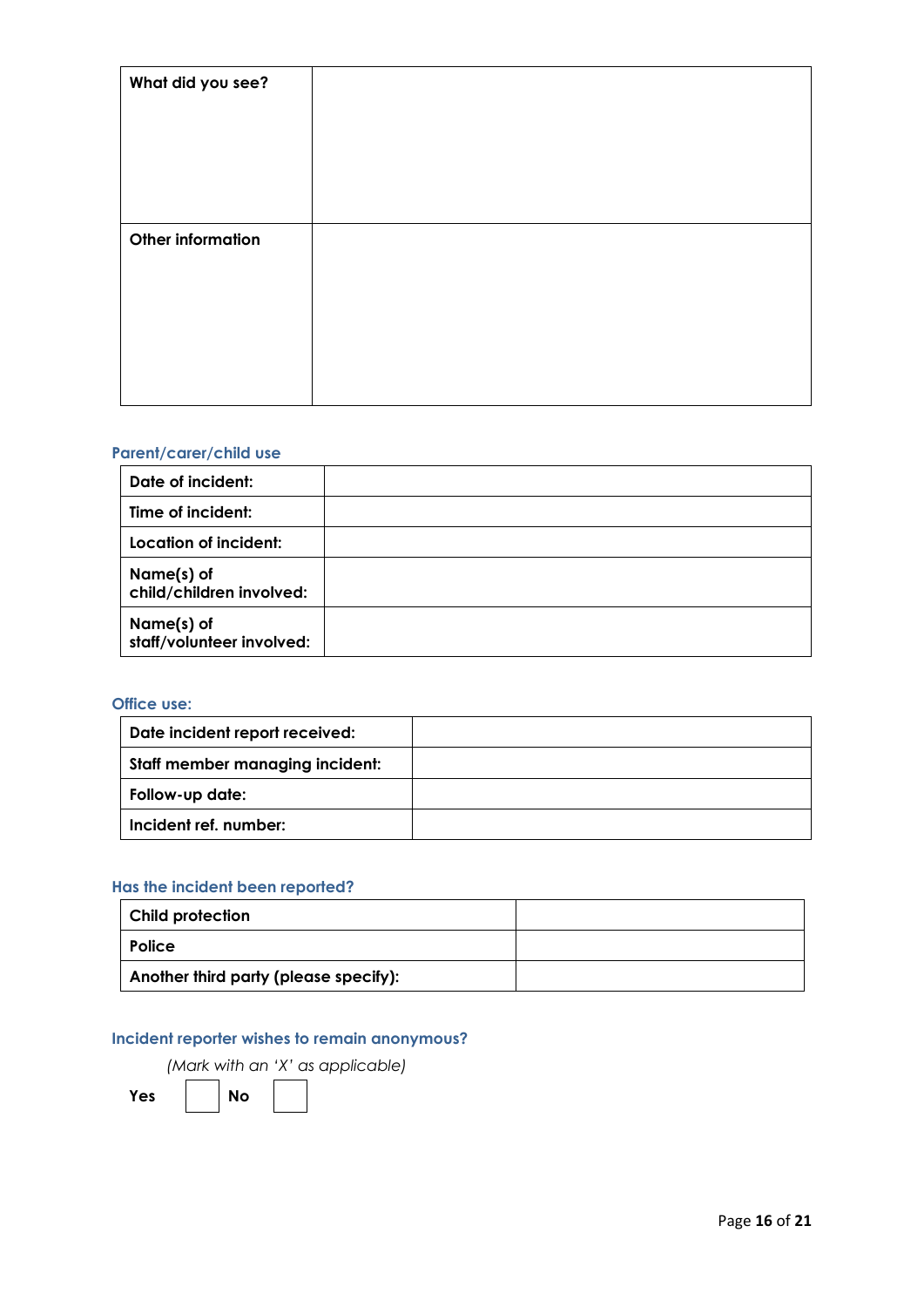

Our school is committed to embedding a child safe culture by implementing the following strategies.

| <b>School Council</b>                                                                                                                                  |                                                                                                                                                              |                                                                                        |  |
|--------------------------------------------------------------------------------------------------------------------------------------------------------|--------------------------------------------------------------------------------------------------------------------------------------------------------------|----------------------------------------------------------------------------------------|--|
| Strategy                                                                                                                                               | Action                                                                                                                                                       | <b>Responsibility</b>                                                                  |  |
| The school governing authority<br>(School Council) communicates that<br>it has zero tolerance of child abuse.                                          | Statement of commitment<br>to appear on the school<br>website.<br>Statement made at the<br>beginning of each year in<br>the school newsletter.               | Principal and School Council<br>President<br>Principal and School Council<br>President |  |
| Child safety is a standing item for<br>discussion at meetings of the school<br>governing authority.                                                    | Child safety to be a<br>standing agenda item on at<br>least 4 occasions in a given<br>year.                                                                  | Principal and School Council<br>President                                              |  |
| Child safety strategies are<br>developed and enhanced through<br>ongoing review of the effectiveness<br>of practice.                                   | This statement to be<br>reviewed annually by<br>School Council.                                                                                              | Principal and School Council<br>President                                              |  |
| An appropriate reporting process is in<br>place for child abuse that includes<br>overseeing outcomes.                                                  | This statement that outlines<br>the reporting process is<br>developed and reviewed<br>annually by School Council.                                            | Principal                                                                              |  |
| The school governing authority<br>oversees the implementation and<br>improvement of child safety<br>strategies.                                        | Achieved through actions<br>listed above.                                                                                                                    | All members of School Council                                                          |  |
| The school governing authority<br>communicates with the school<br>community about the school's child<br>safety strategies and their<br>implementation. | Statement of commitment<br>to child safety appears on<br>the school website.<br>Statement made at the<br>beginning of each year in<br>the school newsletter. | Principal and School Council<br>President<br>Principal and School Council<br>President |  |
| The school reports on child safety in<br>its annual report.                                                                                            | Mention of child safety<br>made in the 'wellbeing<br>section' of the Annual<br>Report.                                                                       | Principal                                                                              |  |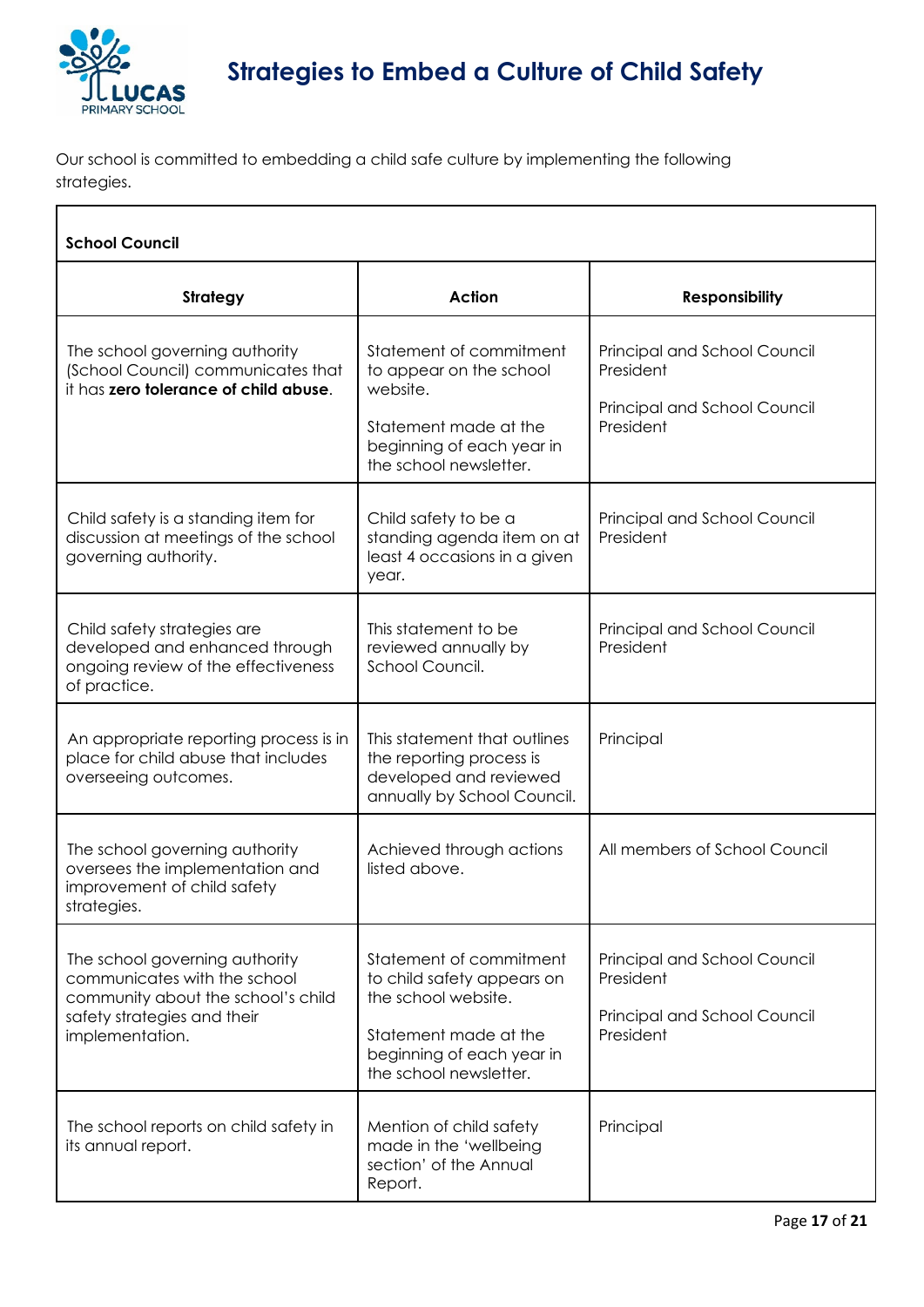### **School staff (including contractors and volunteers)**

| <b>Strategy</b>                                                                                                                                         | <b>Action</b>                                                                                                                                                                                                                                                                                                                                                                                                                                                                                                                                                                                                                                              | <b>Responsibility</b>             |
|---------------------------------------------------------------------------------------------------------------------------------------------------------|------------------------------------------------------------------------------------------------------------------------------------------------------------------------------------------------------------------------------------------------------------------------------------------------------------------------------------------------------------------------------------------------------------------------------------------------------------------------------------------------------------------------------------------------------------------------------------------------------------------------------------------------------------|-----------------------------------|
| Ensuring awareness of the<br>child safety strategies in<br>place at our school and the<br>allocated roles and<br>responsibilities assigned to<br>staff. | Induction in child safety for all staff<br>(including contractors & volunteers)<br>Display Child Protect and 4 Critical<br>Action posters in the staff room and<br>include in Staff Information<br>Handbook.<br>Child safety is a standing item for<br>discussion at whole staff meetings at<br>least once each term. In a calendar<br>year this will include training with<br>regards to:<br>-Communicating our whole school<br>approach to child safety and the<br>responsibilities of all staff in acting<br>accordingly<br>-Detecting inappropriate behaviour<br>-Encouragement to report and the<br>process for reporting inappropriate<br>behaviour. | Principal and Assistant Principal |
| Pre-employment reference<br>checks that include<br>checking for child safety to<br>be conducted.                                                        | Pre-employment checks to include:<br>-Checking of identification for staff<br>as part of recruitment.<br>-Criminal history checks and<br>confirming currency of Working with<br>Children Check/Victorian Institute of<br>Teaching registration.<br>-Obtaining verified academic<br>transcripts for staff as part of<br>recruitment.<br>-Query gaps in employment history.<br>-Reference checks with previous<br>employers and other relevant<br>contacts.                                                                                                                                                                                                  | Principal                         |
| Foster a culture of openness<br>with approachable and<br>supportive managers.                                                                           | Leadership to always role model a<br>willingness to listen and respond<br>appropriately to all situations without<br>favour or bias.                                                                                                                                                                                                                                                                                                                                                                                                                                                                                                                       | Principal and Assistant Principal |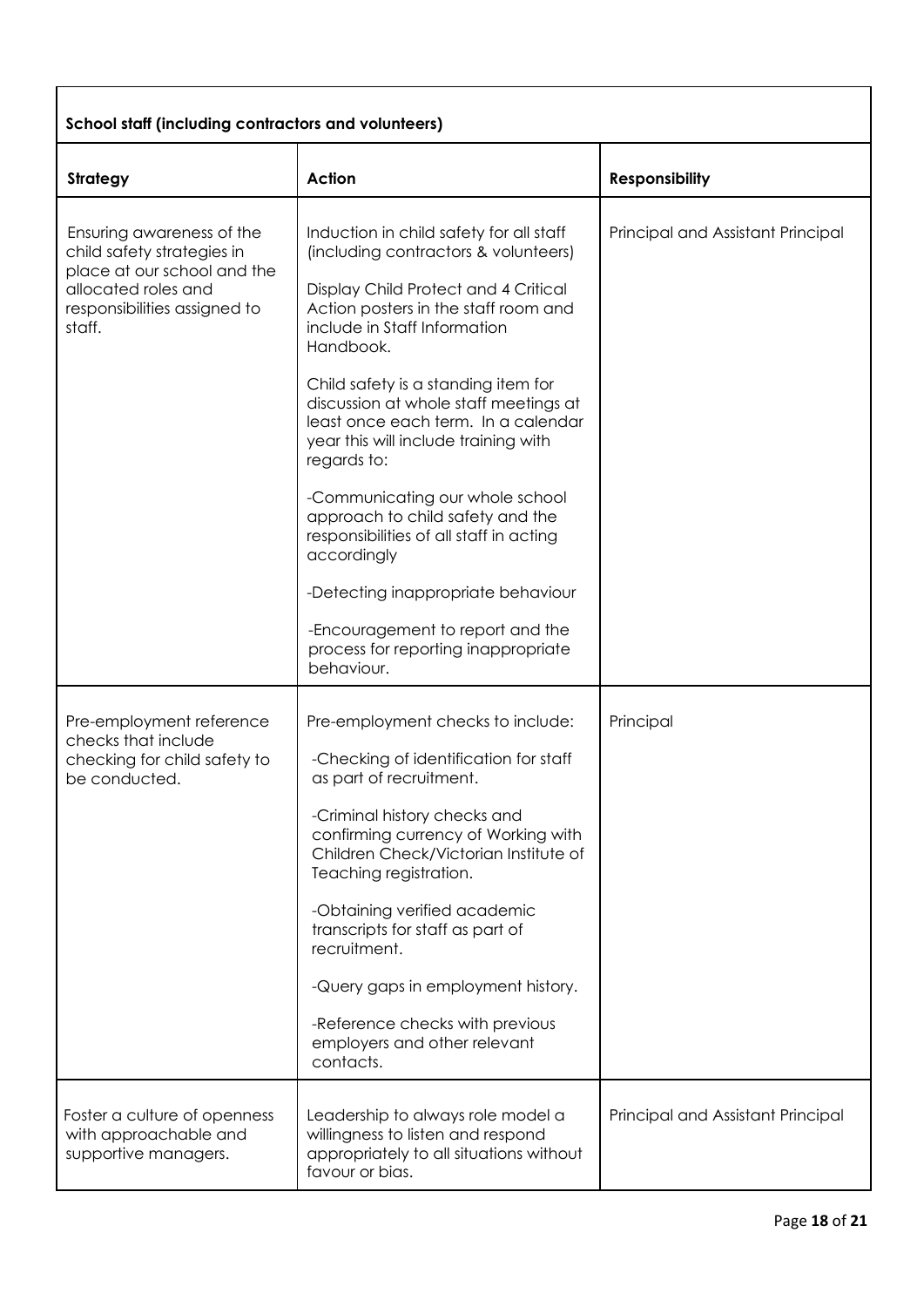| Children                                                                                                                                                        |                                                                                                                                                                                                                                                                                                                                                       |                                                       |
|-----------------------------------------------------------------------------------------------------------------------------------------------------------------|-------------------------------------------------------------------------------------------------------------------------------------------------------------------------------------------------------------------------------------------------------------------------------------------------------------------------------------------------------|-------------------------------------------------------|
| <b>Strategy</b>                                                                                                                                                 | <b>Action</b>                                                                                                                                                                                                                                                                                                                                         | <b>Responsibility</b>                                 |
| Children are made<br>aware of how to<br>detect and report<br>inappropriate<br>behaviour.<br>Children are<br>encouraged to<br>report inappropriate<br>behaviour. | A protective behaviours program (or<br>equivalent) is to be delivered across the<br>school each year. The program will<br>include:<br>Helping children identify situations that<br>'don't feel right'<br>-Informing children as to how they can<br>report inappropriate behaviour<br>-Encouragement for children to report<br>inappropriate behaviour | Class teachers                                        |
| The school has<br>nominated contact<br>persons that children<br>can approach in<br>relation to child<br>safety.                                                 | Nominated contact people to be class<br>teacher, Principal or Assistant Principal.                                                                                                                                                                                                                                                                    | Class teachers, Principal and<br>Assistant Principal. |
| The school has child<br>safety reporting<br>procedures.                                                                                                         | A document outlining child safety<br>reporting procedures to be developed<br>and shared with staff and parents. This<br>document to appear on the school<br>website and in the staff information<br>folder.                                                                                                                                           | Principal and Assistant Principal.                    |
| The school refers<br>children to other<br>agencies for support<br>as needed.                                                                                    | Considered response is implemented in<br>all cases where child safety concerns<br>have been raised, including referral to<br>other agencies.                                                                                                                                                                                                          | Principal and Assistant Principal.                    |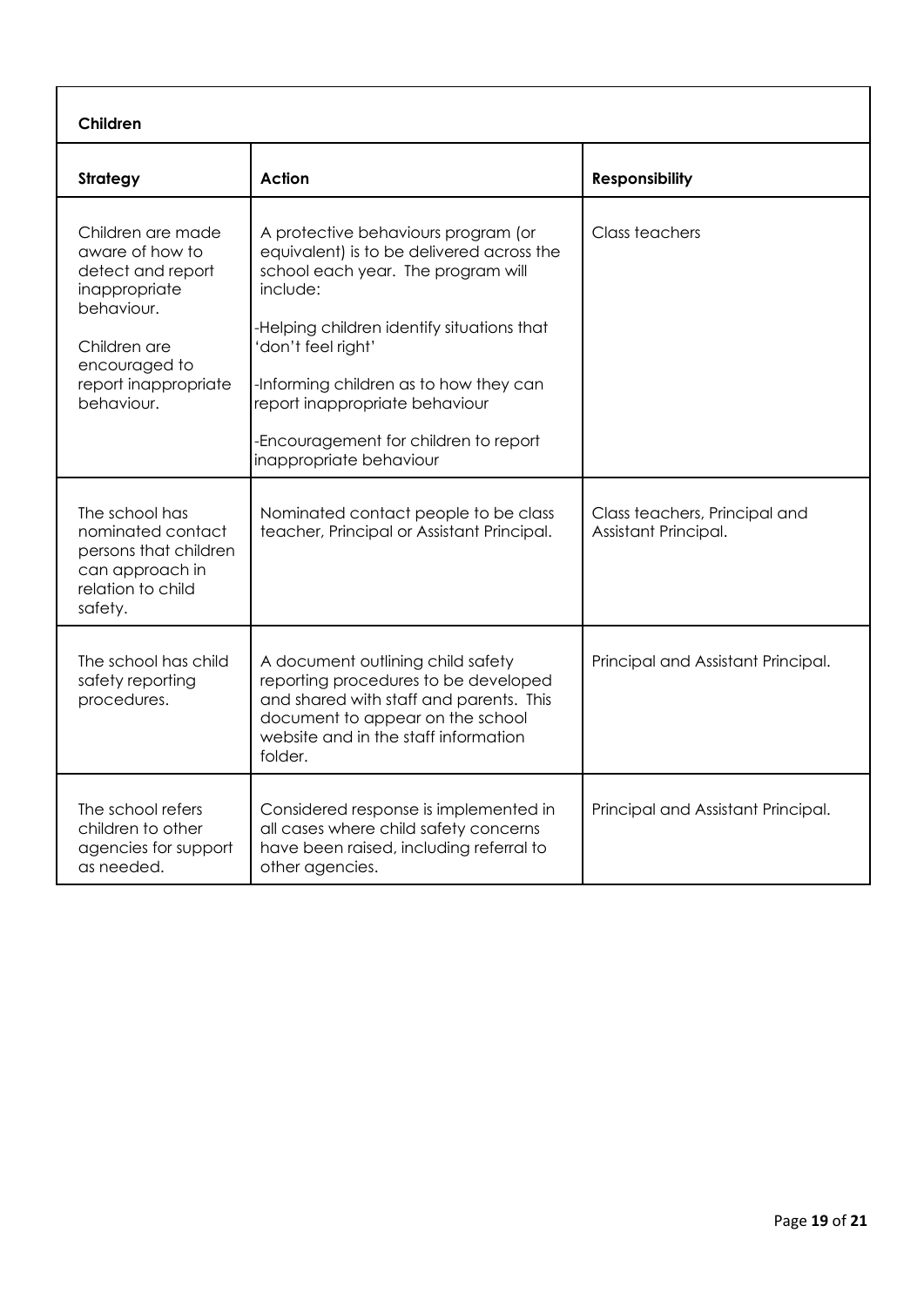| <b>Environment</b>                                                                             |                                                                                                                                                                                                                                                                                                                                                          |                                                 |  |
|------------------------------------------------------------------------------------------------|----------------------------------------------------------------------------------------------------------------------------------------------------------------------------------------------------------------------------------------------------------------------------------------------------------------------------------------------------------|-------------------------------------------------|--|
| <b>Strategy</b>                                                                                | <b>Action</b>                                                                                                                                                                                                                                                                                                                                            | <b>Responsibility</b>                           |  |
| The school has child<br>safety strategies in place<br>for all physical school<br>environments. | The school has a Child Safe policy that<br>includes strategies for managing<br>physical environments. This will<br>include:<br>-regularly reviewing the physical<br>environment to ensure all risks are<br>identified and managed<br>-assessing new or changed physical<br>environments for child safety risks<br>-supervising or monitoring activities. | Principal and Assistant Principal.              |  |
| The school has child<br>safety strategies for its<br>online environments.                      | The school has a Child Safe policy that<br>includes strategies for managing online<br>learning environments. This will<br>include:<br>-clear boundaries of roles between<br>staff and children<br>-proactive strategies to detect<br>inappropriate behaviour such as<br>online searches (Google, Facebook<br>etc.).                                      | Principal, Assistant Principal and IT<br>Leader |  |
| Visitors are appropriately<br>screened and<br>supervised.                                      | The school has a Child Safe policy that<br>includes strategies to minimise the<br>chances of visitors posing a risk to<br>students                                                                                                                                                                                                                       | Principal and Assistant Principal.              |  |